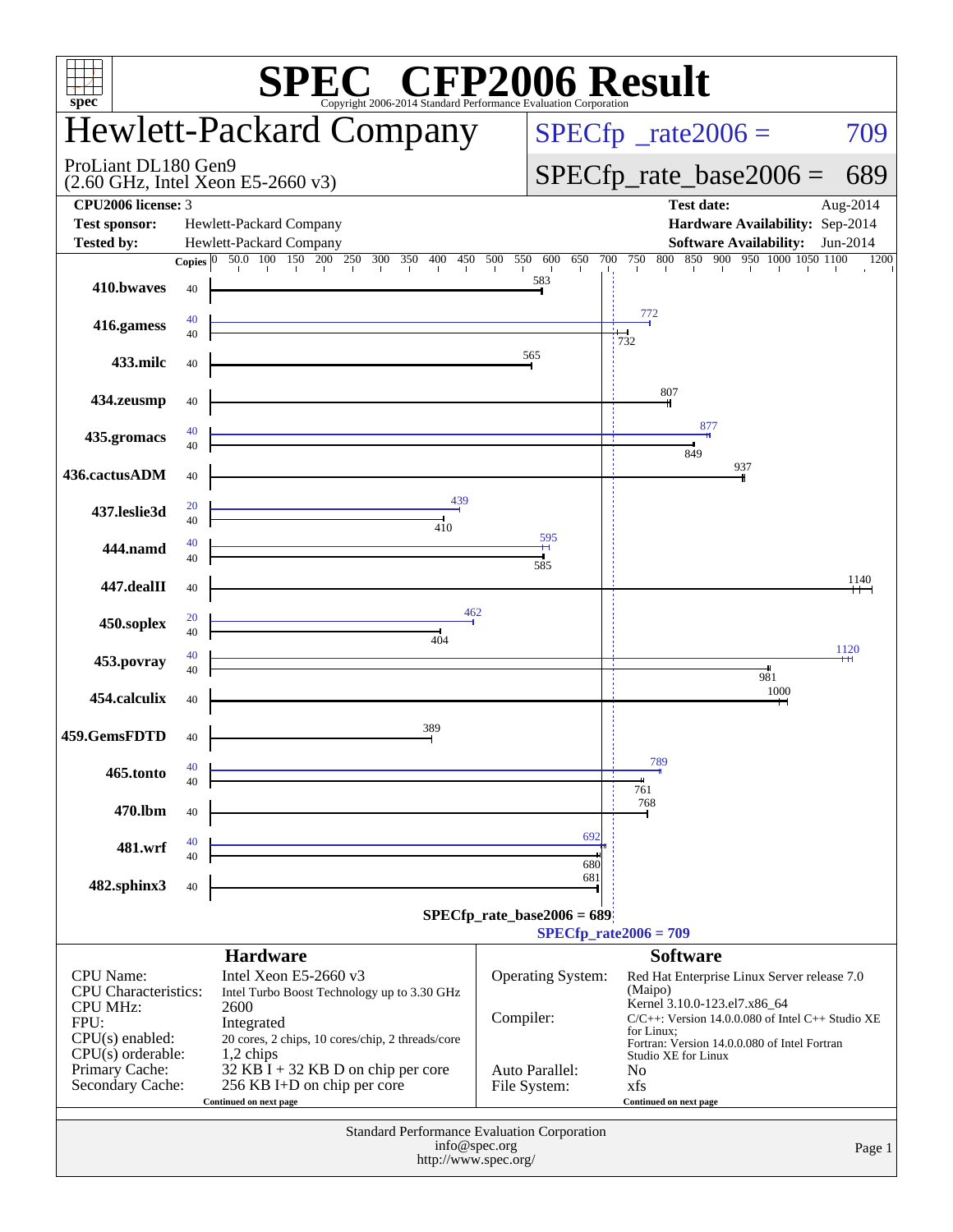

# Hewlett-Packard Company

#### ProLiant DL180 Gen9

(2.60 GHz, Intel Xeon E5-2660 v3)

 $SPECTp_rate2006 = 709$ 

### [SPECfp\\_rate\\_base2006 =](http://www.spec.org/auto/cpu2006/Docs/result-fields.html#SPECfpratebase2006) 689

| <b>CPU2006 license: 3</b> |                                      |                       | <b>Test date:</b>               | Aug-2014 |
|---------------------------|--------------------------------------|-----------------------|---------------------------------|----------|
| <b>Test sponsor:</b>      | Hewlett-Packard Company              |                       | Hardware Availability: Sep-2014 |          |
| <b>Tested by:</b>         | Hewlett-Packard Company              |                       | <b>Software Availability:</b>   | Jun-2014 |
| L3 Cache:                 | $25 \text{ MB I+D}$ on chip per chip | <b>System State:</b>  | Run level 3 (multi-user)        |          |
| Other Cache:              | <b>None</b>                          | <b>Base Pointers:</b> | $32/64$ -bit                    |          |
| Memory:                   | 256 GB (16 x 16 GB 2Rx4 PC4-2133P-R) | Peak Pointers:        | $32/64$ -bit                    |          |
| Disk Subsystem:           | 1 x 400 GB SAS SSD, RAID 0           | Other Software:       | None                            |          |

[Other Hardware:](http://www.spec.org/auto/cpu2006/Docs/result-fields.html#OtherHardware) None

|         |                                                                                    | <b>Hardware Availabilit</b>                                      |
|---------|------------------------------------------------------------------------------------|------------------------------------------------------------------|
|         |                                                                                    | <b>Software Availability</b>                                     |
| $33P-R$ | <b>System State:</b><br><b>Base Pointers:</b><br>Peak Pointers:<br>Other Software: | Run level 3 (multi-user)<br>$32/64$ -bit<br>$32/64$ -bit<br>None |

| Results Tavic    |                 |                                                                                                          |       |                |       |                |             |               |                |              |                |              |                |              |
|------------------|-----------------|----------------------------------------------------------------------------------------------------------|-------|----------------|-------|----------------|-------------|---------------|----------------|--------------|----------------|--------------|----------------|--------------|
|                  | <b>Base</b>     |                                                                                                          |       |                |       |                | <b>Peak</b> |               |                |              |                |              |                |              |
| <b>Benchmark</b> | <b>Copies</b>   | <b>Seconds</b>                                                                                           | Ratio | <b>Seconds</b> | Ratio | <b>Seconds</b> | Ratio       | <b>Copies</b> | <b>Seconds</b> | <b>Ratio</b> | <b>Seconds</b> | <b>Ratio</b> | <b>Seconds</b> | <b>Ratio</b> |
| 410.bwayes       | 40              | 930                                                                                                      | 585   | 933            | 583   | 936            | 580         | 40            | 930            | 585          | 933            | 583          | 936            | 580          |
| 416.gamess       | 40              | 1095                                                                                                     | 715   | 1067           | 734   | 1070           | 732         | 40            | 1013           | 773          | 1014           | 772          | 1015           | 772          |
| $433$ .milc      | 40              | 650                                                                                                      | 565   | 649            | 566   | 651            | 564         | 40            | 650            | 565          | 649            | 566          | 651            | 564          |
| $434$ . zeusmp   | 40              | 453                                                                                                      | 804   | 450            | 809   | 451            | 807         | 40            | 453            | 804          | 450            | 809          | 451            | 807          |
| 435.gromacs      | 40              | 335                                                                                                      | 851   | 337            | 848   | 336            | 849         | 40            | 325            | 879          | 326            | 877          | 327            | 872          |
| 436.cactusADM    | 40              | 511                                                                                                      | 935   | 510            | 937   | 509            | 939         | 40            | 511            | 935          | 510            | 937          | 509            | 939          |
| 437.leslie3d     | 40              | 917                                                                                                      | 410   | 919            | 409   | 916            | 411         | 20            | 428            | 439          | 429            | 438          | 429            | 439          |
| 444.namd         | 40 <sup>1</sup> | 547                                                                                                      | 586   | 549            | 585   | 549            | 584         | 40            | 539            | 595          | 539            | 595          | 549            | 584          |
| 447.dealII       | 40              | 401                                                                                                      | 1140  | 393            | 1160  | 405            | 1130        | 40            | 401            | 1140         | 393            | 1160         | 405            | 1130         |
| $450$ .soplex    | 40              | 827                                                                                                      | 404   | 823            | 405   | 826            | 404         | 20            | 361            | 462          | 361            | 462          | 361            | 462          |
| $453$ .povray    | 40              | 217                                                                                                      | 981   | 217            | 980   | 216            | 984         | 40            | <b>190</b>     | 1120         | 191            | 1110         | 188            | 1130         |
| 454.calculix     | 40              | 330                                                                                                      | 999   | 325            | 1010  | 330            | 1000        | 40            | 330            | 999          | 325            | 1010         | 330            | <b>1000</b>  |
| 459.GemsFDTD     | 40              | 1092                                                                                                     | 389   | 1090           | 389   | 1090           | 389         | 40            | 1092           | 389          | 1090           | 389          | 1090           | 389          |
| 465.tonto        | 40              | 520                                                                                                      | 757   | 517            | 761   | 517            | 762         | 40            | 499            | 789          | 499            | 789          | 497            | 792          |
| 470.1bm          | 40              | 715                                                                                                      | 769   | 716            | 768   | 716            | 768         | 40            | 715            | 769          | 716            | 768          | 716            | 768          |
| 481.wrf          | 40              | 653                                                                                                      | 685   | 657            | 680   | 658            | 679         | 40            | 643            | 695          | 650            | 687          | 646            | 692          |
| 482.sphinx3      | 40              | 1149                                                                                                     | 679   | 1142           | 682   | 1144           | 681         | 40            | 1149           | 679          | 1142           | 682          | 1144           | <b>681</b>   |
|                  |                 | Results appear in the order in which they were run. Bold underlined text indicates a median measurement. |       |                |       |                |             |               |                |              |                |              |                |              |

**[Results Table](http://www.spec.org/auto/cpu2006/Docs/result-fields.html#ResultsTable)**

#### **[Submit Notes](http://www.spec.org/auto/cpu2006/Docs/result-fields.html#SubmitNotes)**

 The numactl mechanism was used to bind copies to processors. The config file option 'submit' was used to generate numactl commands to bind each copy to a specific processor. For details, please see the config file.

### **[Operating System Notes](http://www.spec.org/auto/cpu2006/Docs/result-fields.html#OperatingSystemNotes)**

 Stack size set to unlimited using "ulimit -s unlimited" Transparent Huge Pages enabled with: echo always > /sys/kernel/mm/transparent\_hugepage/enabled Filesystem page cache cleared with: echo 1 > /proc/sys/vm/drop\_caches runspec command invoked through numactl i.e.: numactl --interleave=all runspec <etc>

> Standard Performance Evaluation Corporation [info@spec.org](mailto:info@spec.org) <http://www.spec.org/>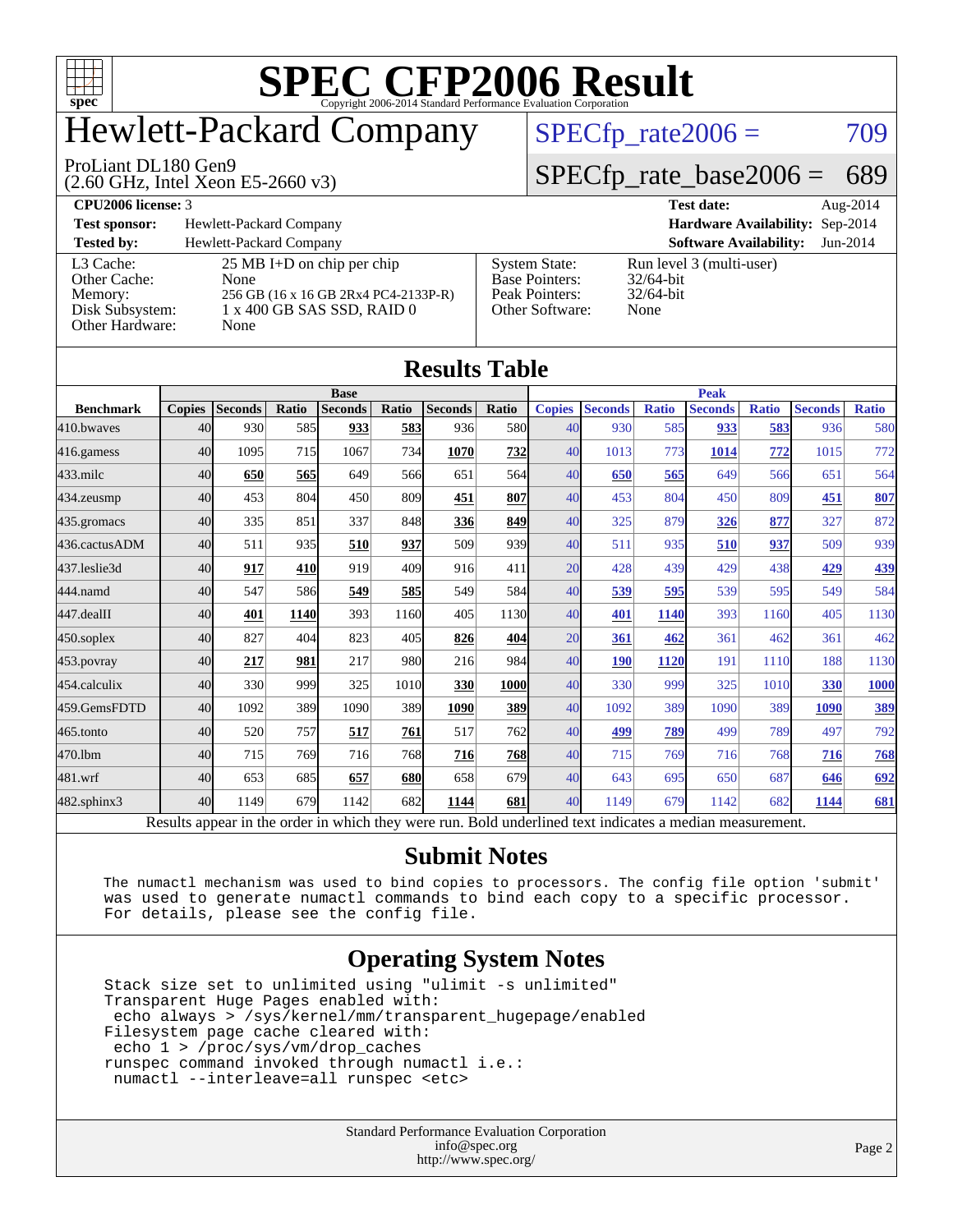

# Hewlett-Packard Company

 $SPECTp_rate2006 = 709$ 

(2.60 GHz, Intel Xeon E5-2660 v3) ProLiant DL180 Gen9

[SPECfp\\_rate\\_base2006 =](http://www.spec.org/auto/cpu2006/Docs/result-fields.html#SPECfpratebase2006) 689

**[Test sponsor:](http://www.spec.org/auto/cpu2006/Docs/result-fields.html#Testsponsor)** Hewlett-Packard Company **[Hardware Availability:](http://www.spec.org/auto/cpu2006/Docs/result-fields.html#HardwareAvailability)** Sep-2014 **[Tested by:](http://www.spec.org/auto/cpu2006/Docs/result-fields.html#Testedby)** Hewlett-Packard Company **[Software Availability:](http://www.spec.org/auto/cpu2006/Docs/result-fields.html#SoftwareAvailability)** Jun-2014

**[CPU2006 license:](http://www.spec.org/auto/cpu2006/Docs/result-fields.html#CPU2006license)** 3 **[Test date:](http://www.spec.org/auto/cpu2006/Docs/result-fields.html#Testdate)** Aug-2014

#### **[Platform Notes](http://www.spec.org/auto/cpu2006/Docs/result-fields.html#PlatformNotes)**

Standard Performance Evaluation Corporation BIOS Configuration: HP Power Profile set to Maximum Performance Collaborative Power Control set to Disabled QPI Snoop Configuration set to Cluster on Die Thermal Configuration set to Maximum Cooling Processor Power and Utilization Monitoring set to Disabled Memory Refresh Rate set to 1x Refresh Sysinfo program /home/cpu2006/config/sysinfo.rev6818 \$Rev: 6818 \$ \$Date:: 2012-07-17 #\$ e86d102572650a6e4d596a3cee98f191 running on Kokomo-bottom Fri Aug 1 15:45:22 2014 This section contains SUT (System Under Test) info as seen by some common utilities. To remove or add to this section, see: <http://www.spec.org/cpu2006/Docs/config.html#sysinfo> From /proc/cpuinfo model name : Intel(R) Xeon(R) CPU E5-2660 v3 @ 2.60GHz 2 "physical id"s (chips) 40 "processors" cores, siblings (Caution: counting these is hw and system dependent. The following excerpts from /proc/cpuinfo might not be reliable. Use with caution.) cpu cores : 5 siblings : 10 physical 0: cores 0 1 2 3 4 8 9 10 11 12 physical 1: cores 0 1 2 3 4 8 9 10 11 12 cache size : 12800 KB From /proc/meminfo MemTotal: 263712692 kB HugePages\_Total: 0<br>Hugepagesize: 2048 kB Hugepagesize: From /etc/\*release\* /etc/\*version\* os-release: NAME="Red Hat Enterprise Linux Server" VERSION="7.0 (Maipo)" ID="rhel" ID\_LIKE="fedora" VERSION\_ID="7.0" PRETTY\_NAME="Red Hat Enterprise Linux Server 7.0 (Maipo)" ANSI\_COLOR="0;31" CPE\_NAME="cpe:/o:redhat:enterprise\_linux:7.0:GA:server" redhat-release: Red Hat Enterprise Linux Server release 7.0 (Maipo) system-release: Red Hat Enterprise Linux Server release 7.0 (Maipo) system-release-cpe: cpe:/o:redhat:enterprise\_linux:7.0:ga:server uname -a: Linux Kokomo-bottom 3.10.0-123.el7.x86\_64 #1 SMP Mon May 5 11:16:57 EDT 2014 x86\_64 x86\_64 x86\_64 GNU/Linux run-level 3 Jul 31 10:59 Continued on next page

> [info@spec.org](mailto:info@spec.org) <http://www.spec.org/>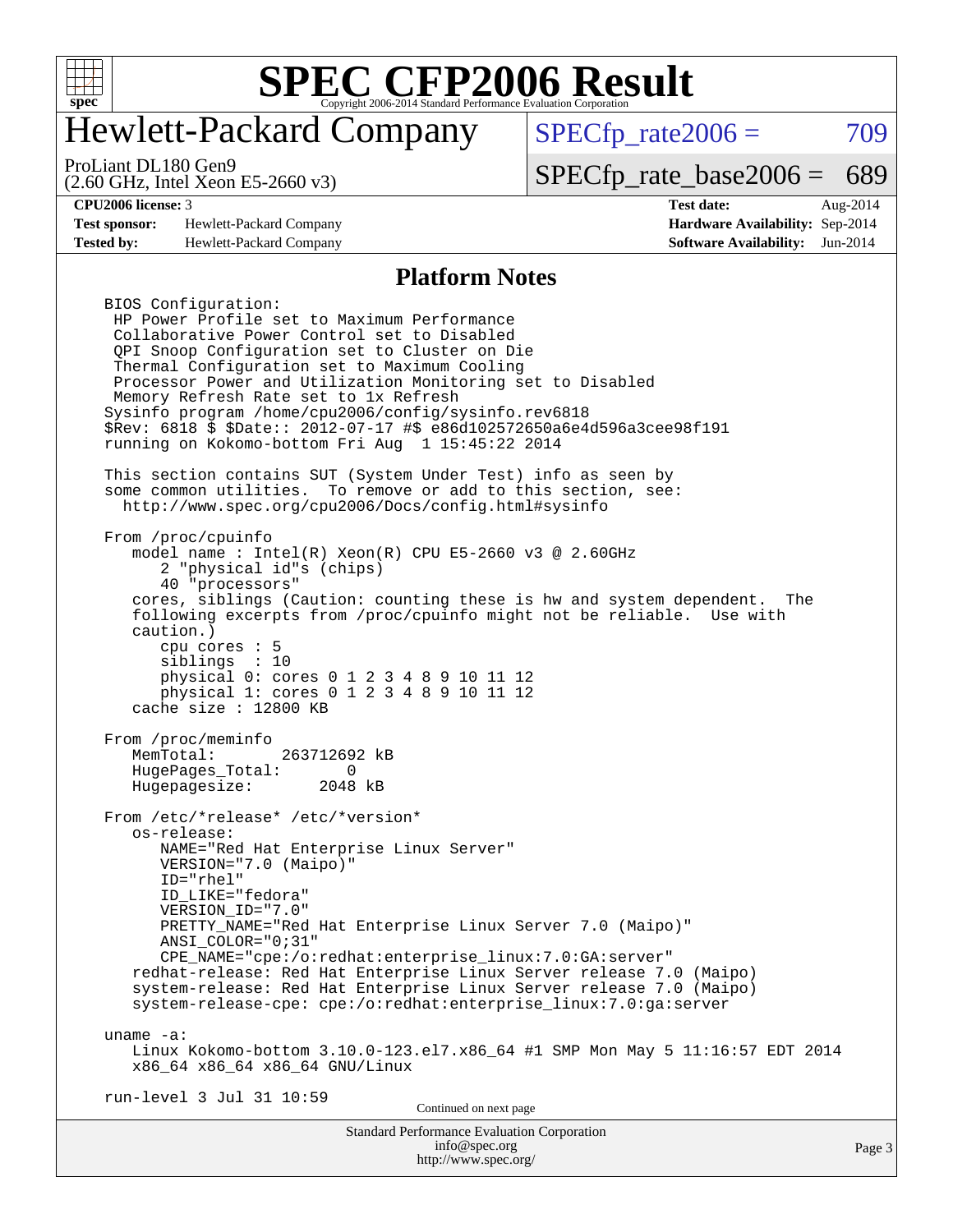

# Hewlett-Packard Company

 $SPECTp_rate2006 = 709$ 

(2.60 GHz, Intel Xeon E5-2660 v3) ProLiant DL180 Gen9

[SPECfp\\_rate\\_base2006 =](http://www.spec.org/auto/cpu2006/Docs/result-fields.html#SPECfpratebase2006) 689

**[Test sponsor:](http://www.spec.org/auto/cpu2006/Docs/result-fields.html#Testsponsor)** Hewlett-Packard Company **[Hardware Availability:](http://www.spec.org/auto/cpu2006/Docs/result-fields.html#HardwareAvailability)** Sep-2014 **[Tested by:](http://www.spec.org/auto/cpu2006/Docs/result-fields.html#Testedby)** Hewlett-Packard Company **[Software Availability:](http://www.spec.org/auto/cpu2006/Docs/result-fields.html#SoftwareAvailability)** Jun-2014

**[CPU2006 license:](http://www.spec.org/auto/cpu2006/Docs/result-fields.html#CPU2006license)** 3 **[Test date:](http://www.spec.org/auto/cpu2006/Docs/result-fields.html#Testdate)** Aug-2014

### **[Platform Notes \(Continued\)](http://www.spec.org/auto/cpu2006/Docs/result-fields.html#PlatformNotes)**

 SPEC is set to: /home/cpu2006 Filesystem Type Size Used Avail Use% Mounted on<br>/dev/mapper/rhel-home xfs 318G 4.1G 314G 2% /home /dev/mapper/rhel-home xfs

 Additional information from dmidecode: BIOS HP U20 07/11/2014 Memory: 16x HP NOT AVAILABLE 16 GB 2133 MHz 2 rank

(End of data from sysinfo program)

#### **[General Notes](http://www.spec.org/auto/cpu2006/Docs/result-fields.html#GeneralNotes)**

Environment variables set by runspec before the start of the run: LD\_LIBRARY\_PATH = "/home/cpu2006/libs/32:/home/cpu2006/libs/64:/home/cpu2006/sh"

 Binaries compiled on a system with 1x Core i7-860 CPU + 8GB memory using RedHat EL 6.4

**[Base Compiler Invocation](http://www.spec.org/auto/cpu2006/Docs/result-fields.html#BaseCompilerInvocation)**

[C benchmarks](http://www.spec.org/auto/cpu2006/Docs/result-fields.html#Cbenchmarks):  $icc$   $-m64$ 

[C++ benchmarks:](http://www.spec.org/auto/cpu2006/Docs/result-fields.html#CXXbenchmarks) [icpc -m64](http://www.spec.org/cpu2006/results/res2014q3/cpu2006-20140908-31248.flags.html#user_CXXbase_intel_icpc_64bit_bedb90c1146cab66620883ef4f41a67e)

[Fortran benchmarks](http://www.spec.org/auto/cpu2006/Docs/result-fields.html#Fortranbenchmarks): [ifort -m64](http://www.spec.org/cpu2006/results/res2014q3/cpu2006-20140908-31248.flags.html#user_FCbase_intel_ifort_64bit_ee9d0fb25645d0210d97eb0527dcc06e)

[Benchmarks using both Fortran and C](http://www.spec.org/auto/cpu2006/Docs/result-fields.html#BenchmarksusingbothFortranandC): [icc -m64](http://www.spec.org/cpu2006/results/res2014q3/cpu2006-20140908-31248.flags.html#user_CC_FCbase_intel_icc_64bit_0b7121f5ab7cfabee23d88897260401c) [ifort -m64](http://www.spec.org/cpu2006/results/res2014q3/cpu2006-20140908-31248.flags.html#user_CC_FCbase_intel_ifort_64bit_ee9d0fb25645d0210d97eb0527dcc06e)

### **[Base Portability Flags](http://www.spec.org/auto/cpu2006/Docs/result-fields.html#BasePortabilityFlags)**

 410.bwaves: [-DSPEC\\_CPU\\_LP64](http://www.spec.org/cpu2006/results/res2014q3/cpu2006-20140908-31248.flags.html#suite_basePORTABILITY410_bwaves_DSPEC_CPU_LP64) 416.gamess: [-DSPEC\\_CPU\\_LP64](http://www.spec.org/cpu2006/results/res2014q3/cpu2006-20140908-31248.flags.html#suite_basePORTABILITY416_gamess_DSPEC_CPU_LP64) 433.milc: [-DSPEC\\_CPU\\_LP64](http://www.spec.org/cpu2006/results/res2014q3/cpu2006-20140908-31248.flags.html#suite_basePORTABILITY433_milc_DSPEC_CPU_LP64) 434.zeusmp: [-DSPEC\\_CPU\\_LP64](http://www.spec.org/cpu2006/results/res2014q3/cpu2006-20140908-31248.flags.html#suite_basePORTABILITY434_zeusmp_DSPEC_CPU_LP64) 435.gromacs: [-DSPEC\\_CPU\\_LP64](http://www.spec.org/cpu2006/results/res2014q3/cpu2006-20140908-31248.flags.html#suite_basePORTABILITY435_gromacs_DSPEC_CPU_LP64) [-nofor\\_main](http://www.spec.org/cpu2006/results/res2014q3/cpu2006-20140908-31248.flags.html#user_baseLDPORTABILITY435_gromacs_f-nofor_main) 436.cactusADM: [-DSPEC\\_CPU\\_LP64](http://www.spec.org/cpu2006/results/res2014q3/cpu2006-20140908-31248.flags.html#suite_basePORTABILITY436_cactusADM_DSPEC_CPU_LP64) [-nofor\\_main](http://www.spec.org/cpu2006/results/res2014q3/cpu2006-20140908-31248.flags.html#user_baseLDPORTABILITY436_cactusADM_f-nofor_main) 437.leslie3d: [-DSPEC\\_CPU\\_LP64](http://www.spec.org/cpu2006/results/res2014q3/cpu2006-20140908-31248.flags.html#suite_basePORTABILITY437_leslie3d_DSPEC_CPU_LP64) 444.namd: [-DSPEC\\_CPU\\_LP64](http://www.spec.org/cpu2006/results/res2014q3/cpu2006-20140908-31248.flags.html#suite_basePORTABILITY444_namd_DSPEC_CPU_LP64) 447.dealII: [-DSPEC\\_CPU\\_LP64](http://www.spec.org/cpu2006/results/res2014q3/cpu2006-20140908-31248.flags.html#suite_basePORTABILITY447_dealII_DSPEC_CPU_LP64) 450.soplex: [-DSPEC\\_CPU\\_LP64](http://www.spec.org/cpu2006/results/res2014q3/cpu2006-20140908-31248.flags.html#suite_basePORTABILITY450_soplex_DSPEC_CPU_LP64)

Continued on next page

Standard Performance Evaluation Corporation [info@spec.org](mailto:info@spec.org) <http://www.spec.org/>

Page 4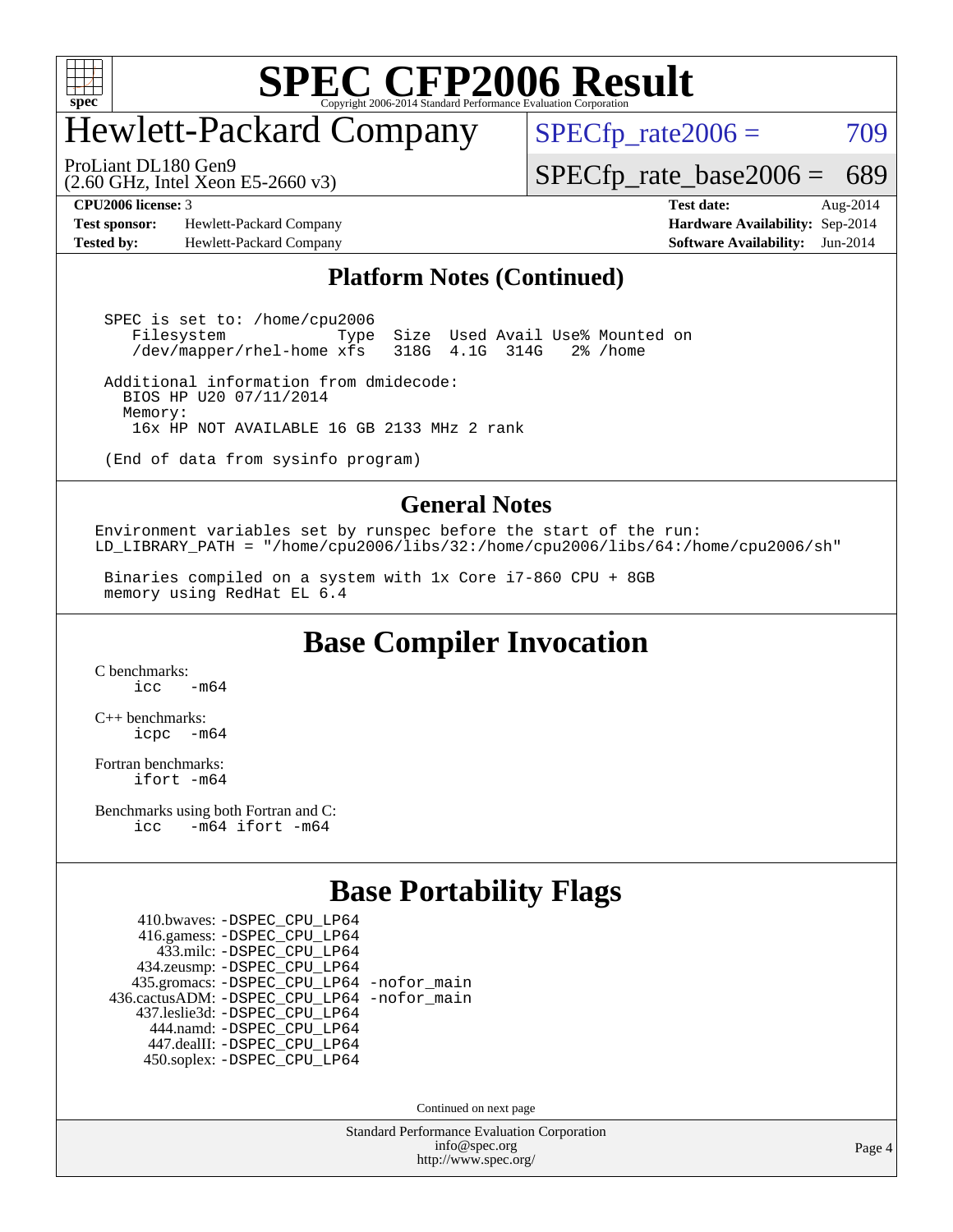

# Hewlett-Packard Company

 $SPECfp_rate2006 = 709$  $SPECfp_rate2006 = 709$ 

(2.60 GHz, Intel Xeon E5-2660 v3) ProLiant DL180 Gen9

[SPECfp\\_rate\\_base2006 =](http://www.spec.org/auto/cpu2006/Docs/result-fields.html#SPECfpratebase2006) 689

**[Test sponsor:](http://www.spec.org/auto/cpu2006/Docs/result-fields.html#Testsponsor)** Hewlett-Packard Company **[Hardware Availability:](http://www.spec.org/auto/cpu2006/Docs/result-fields.html#HardwareAvailability)** Sep-2014 **[Tested by:](http://www.spec.org/auto/cpu2006/Docs/result-fields.html#Testedby)** Hewlett-Packard Company **[Software Availability:](http://www.spec.org/auto/cpu2006/Docs/result-fields.html#SoftwareAvailability)** Jun-2014

**[CPU2006 license:](http://www.spec.org/auto/cpu2006/Docs/result-fields.html#CPU2006license)** 3 **[Test date:](http://www.spec.org/auto/cpu2006/Docs/result-fields.html#Testdate)** Aug-2014

# **[Base Portability Flags \(Continued\)](http://www.spec.org/auto/cpu2006/Docs/result-fields.html#BasePortabilityFlags)**

 453.povray: [-DSPEC\\_CPU\\_LP64](http://www.spec.org/cpu2006/results/res2014q3/cpu2006-20140908-31248.flags.html#suite_basePORTABILITY453_povray_DSPEC_CPU_LP64) 454.calculix: [-DSPEC\\_CPU\\_LP64](http://www.spec.org/cpu2006/results/res2014q3/cpu2006-20140908-31248.flags.html#suite_basePORTABILITY454_calculix_DSPEC_CPU_LP64) [-nofor\\_main](http://www.spec.org/cpu2006/results/res2014q3/cpu2006-20140908-31248.flags.html#user_baseLDPORTABILITY454_calculix_f-nofor_main)

 459.GemsFDTD: [-DSPEC\\_CPU\\_LP64](http://www.spec.org/cpu2006/results/res2014q3/cpu2006-20140908-31248.flags.html#suite_basePORTABILITY459_GemsFDTD_DSPEC_CPU_LP64) 465.tonto: [-DSPEC\\_CPU\\_LP64](http://www.spec.org/cpu2006/results/res2014q3/cpu2006-20140908-31248.flags.html#suite_basePORTABILITY465_tonto_DSPEC_CPU_LP64) 470.lbm: [-DSPEC\\_CPU\\_LP64](http://www.spec.org/cpu2006/results/res2014q3/cpu2006-20140908-31248.flags.html#suite_basePORTABILITY470_lbm_DSPEC_CPU_LP64) 482.sphinx3: [-DSPEC\\_CPU\\_LP64](http://www.spec.org/cpu2006/results/res2014q3/cpu2006-20140908-31248.flags.html#suite_basePORTABILITY482_sphinx3_DSPEC_CPU_LP64)

481.wrf: [-DSPEC\\_CPU\\_LP64](http://www.spec.org/cpu2006/results/res2014q3/cpu2006-20140908-31248.flags.html#suite_basePORTABILITY481_wrf_DSPEC_CPU_LP64) [-DSPEC\\_CPU\\_CASE\\_FLAG](http://www.spec.org/cpu2006/results/res2014q3/cpu2006-20140908-31248.flags.html#b481.wrf_baseCPORTABILITY_DSPEC_CPU_CASE_FLAG) [-DSPEC\\_CPU\\_LINUX](http://www.spec.org/cpu2006/results/res2014q3/cpu2006-20140908-31248.flags.html#b481.wrf_baseCPORTABILITY_DSPEC_CPU_LINUX)

### **[Base Optimization Flags](http://www.spec.org/auto/cpu2006/Docs/result-fields.html#BaseOptimizationFlags)**

[C benchmarks](http://www.spec.org/auto/cpu2006/Docs/result-fields.html#Cbenchmarks):

[-xCORE-AVX2](http://www.spec.org/cpu2006/results/res2014q3/cpu2006-20140908-31248.flags.html#user_CCbase_f-xAVX2_5f5fc0cbe2c9f62c816d3e45806c70d7) [-ipo](http://www.spec.org/cpu2006/results/res2014q3/cpu2006-20140908-31248.flags.html#user_CCbase_f-ipo) [-O3](http://www.spec.org/cpu2006/results/res2014q3/cpu2006-20140908-31248.flags.html#user_CCbase_f-O3) [-no-prec-div](http://www.spec.org/cpu2006/results/res2014q3/cpu2006-20140908-31248.flags.html#user_CCbase_f-no-prec-div) [-opt-prefetch](http://www.spec.org/cpu2006/results/res2014q3/cpu2006-20140908-31248.flags.html#user_CCbase_f-opt-prefetch) [-auto-p32](http://www.spec.org/cpu2006/results/res2014q3/cpu2006-20140908-31248.flags.html#user_CCbase_f-auto-p32) [-ansi-alias](http://www.spec.org/cpu2006/results/res2014q3/cpu2006-20140908-31248.flags.html#user_CCbase_f-ansi-alias) [-opt-mem-layout-trans=3](http://www.spec.org/cpu2006/results/res2014q3/cpu2006-20140908-31248.flags.html#user_CCbase_f-opt-mem-layout-trans_a7b82ad4bd7abf52556d4961a2ae94d5)

[C++ benchmarks:](http://www.spec.org/auto/cpu2006/Docs/result-fields.html#CXXbenchmarks)

[-xCORE-AVX2](http://www.spec.org/cpu2006/results/res2014q3/cpu2006-20140908-31248.flags.html#user_CXXbase_f-xAVX2_5f5fc0cbe2c9f62c816d3e45806c70d7) [-ipo](http://www.spec.org/cpu2006/results/res2014q3/cpu2006-20140908-31248.flags.html#user_CXXbase_f-ipo) [-O3](http://www.spec.org/cpu2006/results/res2014q3/cpu2006-20140908-31248.flags.html#user_CXXbase_f-O3) [-no-prec-div](http://www.spec.org/cpu2006/results/res2014q3/cpu2006-20140908-31248.flags.html#user_CXXbase_f-no-prec-div) [-opt-prefetch](http://www.spec.org/cpu2006/results/res2014q3/cpu2006-20140908-31248.flags.html#user_CXXbase_f-opt-prefetch) [-auto-p32](http://www.spec.org/cpu2006/results/res2014q3/cpu2006-20140908-31248.flags.html#user_CXXbase_f-auto-p32) [-ansi-alias](http://www.spec.org/cpu2006/results/res2014q3/cpu2006-20140908-31248.flags.html#user_CXXbase_f-ansi-alias) [-opt-mem-layout-trans=3](http://www.spec.org/cpu2006/results/res2014q3/cpu2006-20140908-31248.flags.html#user_CXXbase_f-opt-mem-layout-trans_a7b82ad4bd7abf52556d4961a2ae94d5)

[Fortran benchmarks](http://www.spec.org/auto/cpu2006/Docs/result-fields.html#Fortranbenchmarks): [-xCORE-AVX2](http://www.spec.org/cpu2006/results/res2014q3/cpu2006-20140908-31248.flags.html#user_FCbase_f-xAVX2_5f5fc0cbe2c9f62c816d3e45806c70d7) [-ipo](http://www.spec.org/cpu2006/results/res2014q3/cpu2006-20140908-31248.flags.html#user_FCbase_f-ipo) [-O3](http://www.spec.org/cpu2006/results/res2014q3/cpu2006-20140908-31248.flags.html#user_FCbase_f-O3) [-no-prec-div](http://www.spec.org/cpu2006/results/res2014q3/cpu2006-20140908-31248.flags.html#user_FCbase_f-no-prec-div) [-opt-prefetch](http://www.spec.org/cpu2006/results/res2014q3/cpu2006-20140908-31248.flags.html#user_FCbase_f-opt-prefetch)

[Benchmarks using both Fortran and C](http://www.spec.org/auto/cpu2006/Docs/result-fields.html#BenchmarksusingbothFortranandC): [-xCORE-AVX2](http://www.spec.org/cpu2006/results/res2014q3/cpu2006-20140908-31248.flags.html#user_CC_FCbase_f-xAVX2_5f5fc0cbe2c9f62c816d3e45806c70d7) [-ipo](http://www.spec.org/cpu2006/results/res2014q3/cpu2006-20140908-31248.flags.html#user_CC_FCbase_f-ipo) [-O3](http://www.spec.org/cpu2006/results/res2014q3/cpu2006-20140908-31248.flags.html#user_CC_FCbase_f-O3) [-no-prec-div](http://www.spec.org/cpu2006/results/res2014q3/cpu2006-20140908-31248.flags.html#user_CC_FCbase_f-no-prec-div) [-opt-prefetch](http://www.spec.org/cpu2006/results/res2014q3/cpu2006-20140908-31248.flags.html#user_CC_FCbase_f-opt-prefetch) [-auto-p32](http://www.spec.org/cpu2006/results/res2014q3/cpu2006-20140908-31248.flags.html#user_CC_FCbase_f-auto-p32) [-ansi-alias](http://www.spec.org/cpu2006/results/res2014q3/cpu2006-20140908-31248.flags.html#user_CC_FCbase_f-ansi-alias) [-opt-mem-layout-trans=3](http://www.spec.org/cpu2006/results/res2014q3/cpu2006-20140908-31248.flags.html#user_CC_FCbase_f-opt-mem-layout-trans_a7b82ad4bd7abf52556d4961a2ae94d5)

## **[Peak Compiler Invocation](http://www.spec.org/auto/cpu2006/Docs/result-fields.html#PeakCompilerInvocation)**

[C benchmarks](http://www.spec.org/auto/cpu2006/Docs/result-fields.html#Cbenchmarks):  $\text{icc}$   $-\text{m64}$ 

[C++ benchmarks \(except as noted below\):](http://www.spec.org/auto/cpu2006/Docs/result-fields.html#CXXbenchmarksexceptasnotedbelow) [icpc -m64](http://www.spec.org/cpu2006/results/res2014q3/cpu2006-20140908-31248.flags.html#user_CXXpeak_intel_icpc_64bit_bedb90c1146cab66620883ef4f41a67e)

450.soplex: [icpc -m32](http://www.spec.org/cpu2006/results/res2014q3/cpu2006-20140908-31248.flags.html#user_peakCXXLD450_soplex_intel_icpc_4e5a5ef1a53fd332b3c49e69c3330699)

[Fortran benchmarks](http://www.spec.org/auto/cpu2006/Docs/result-fields.html#Fortranbenchmarks): [ifort -m64](http://www.spec.org/cpu2006/results/res2014q3/cpu2006-20140908-31248.flags.html#user_FCpeak_intel_ifort_64bit_ee9d0fb25645d0210d97eb0527dcc06e)

[Benchmarks using both Fortran and C](http://www.spec.org/auto/cpu2006/Docs/result-fields.html#BenchmarksusingbothFortranandC): [icc -m64](http://www.spec.org/cpu2006/results/res2014q3/cpu2006-20140908-31248.flags.html#user_CC_FCpeak_intel_icc_64bit_0b7121f5ab7cfabee23d88897260401c) [ifort -m64](http://www.spec.org/cpu2006/results/res2014q3/cpu2006-20140908-31248.flags.html#user_CC_FCpeak_intel_ifort_64bit_ee9d0fb25645d0210d97eb0527dcc06e)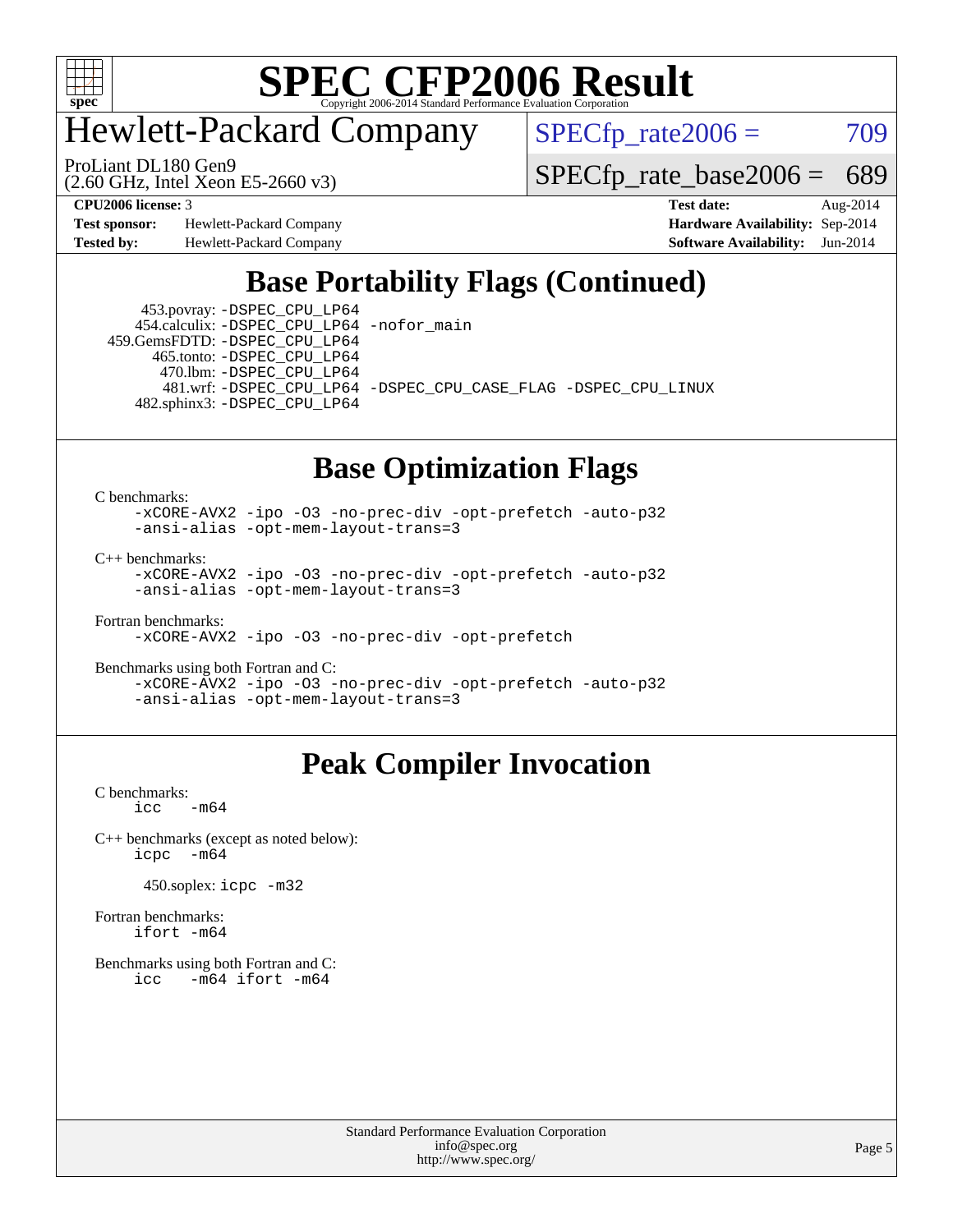

# Hewlett-Packard Company

 $SPECfp_rate2006 = 709$  $SPECfp_rate2006 = 709$ 

(2.60 GHz, Intel Xeon E5-2660 v3) ProLiant DL180 Gen9

[SPECfp\\_rate\\_base2006 =](http://www.spec.org/auto/cpu2006/Docs/result-fields.html#SPECfpratebase2006) 689

**[Test sponsor:](http://www.spec.org/auto/cpu2006/Docs/result-fields.html#Testsponsor)** Hewlett-Packard Company **[Hardware Availability:](http://www.spec.org/auto/cpu2006/Docs/result-fields.html#HardwareAvailability)** Sep-2014

**[CPU2006 license:](http://www.spec.org/auto/cpu2006/Docs/result-fields.html#CPU2006license)** 3 **[Test date:](http://www.spec.org/auto/cpu2006/Docs/result-fields.html#Testdate)** Aug-2014 **[Tested by:](http://www.spec.org/auto/cpu2006/Docs/result-fields.html#Testedby)** Hewlett-Packard Company **[Software Availability:](http://www.spec.org/auto/cpu2006/Docs/result-fields.html#SoftwareAvailability)** Jun-2014

### **[Peak Portability Flags](http://www.spec.org/auto/cpu2006/Docs/result-fields.html#PeakPortabilityFlags)**

| 410.bwaves: -DSPEC CPU LP64                |                                                                |
|--------------------------------------------|----------------------------------------------------------------|
| 416.gamess: -DSPEC_CPU_LP64                |                                                                |
| 433.milc: -DSPEC CPU LP64                  |                                                                |
| 434.zeusmp: -DSPEC_CPU_LP64                |                                                                |
| 435.gromacs: -DSPEC_CPU_LP64 -nofor_main   |                                                                |
| 436.cactusADM: -DSPEC_CPU_LP64 -nofor_main |                                                                |
| 437.leslie3d: -DSPEC_CPU LP64              |                                                                |
| 444.namd: -DSPEC CPU LP64                  |                                                                |
| 447.dealII: -DSPEC CPU LP64                |                                                                |
| 453.povray: -DSPEC_CPU_LP64                |                                                                |
| 454.calculix: -DSPEC CPU LP64 -nofor main  |                                                                |
| 459.GemsFDTD: -DSPEC CPU LP64              |                                                                |
| 465.tonto: -DSPEC CPU LP64                 |                                                                |
| 470.1bm: - DSPEC CPU LP64                  |                                                                |
|                                            | 481.wrf: -DSPEC_CPU_LP64 -DSPEC_CPU_CASE_FLAG -DSPEC_CPU_LINUX |
| 482.sphinx3: -DSPEC CPU LP64               |                                                                |

# **[Peak Optimization Flags](http://www.spec.org/auto/cpu2006/Docs/result-fields.html#PeakOptimizationFlags)**

[C benchmarks](http://www.spec.org/auto/cpu2006/Docs/result-fields.html#Cbenchmarks):

```
 433.milc: basepeak = yes
        470.lbm: basepeak = yes
     482.sphinx3: basepeak = yes
C++ benchmarks: 
        444.namd: -xCORE-AVX2(pass 2) -prof-gen(pass 1) -ipo(pass 2)
               -03(pass 2) -no-prec-div(pass 2)
               -opt-mem-layout-trans=3(pass 2) -prof-use(pass 2) -fno-alias
               -auto-ilp32
       447.dealII: basepeak = yes
       450.soplex: -xCORE-AVX2(pass 2) -prof-gen(pass 1) -ipo(pass 2)
               -O3(pass 2) -no-prec-div(pass 2)
               -opt-mem-layout-trans=3(pass 2) -prof-use(pass 2)
               -opt-malloc-options=3
      453.povray: -xCORE-AVX2(pass 2) -prof-gen(pass 1) -ipo(pass 2)
               -O3(pass 2) -no-prec-div(pass 2)
               -opt-mem-layout-trans=3(pass 2) -prof-use(pass 2) -unroll4
               -ansi-alias
```
[Fortran benchmarks](http://www.spec.org/auto/cpu2006/Docs/result-fields.html#Fortranbenchmarks):

Continued on next page

Standard Performance Evaluation Corporation [info@spec.org](mailto:info@spec.org) <http://www.spec.org/>